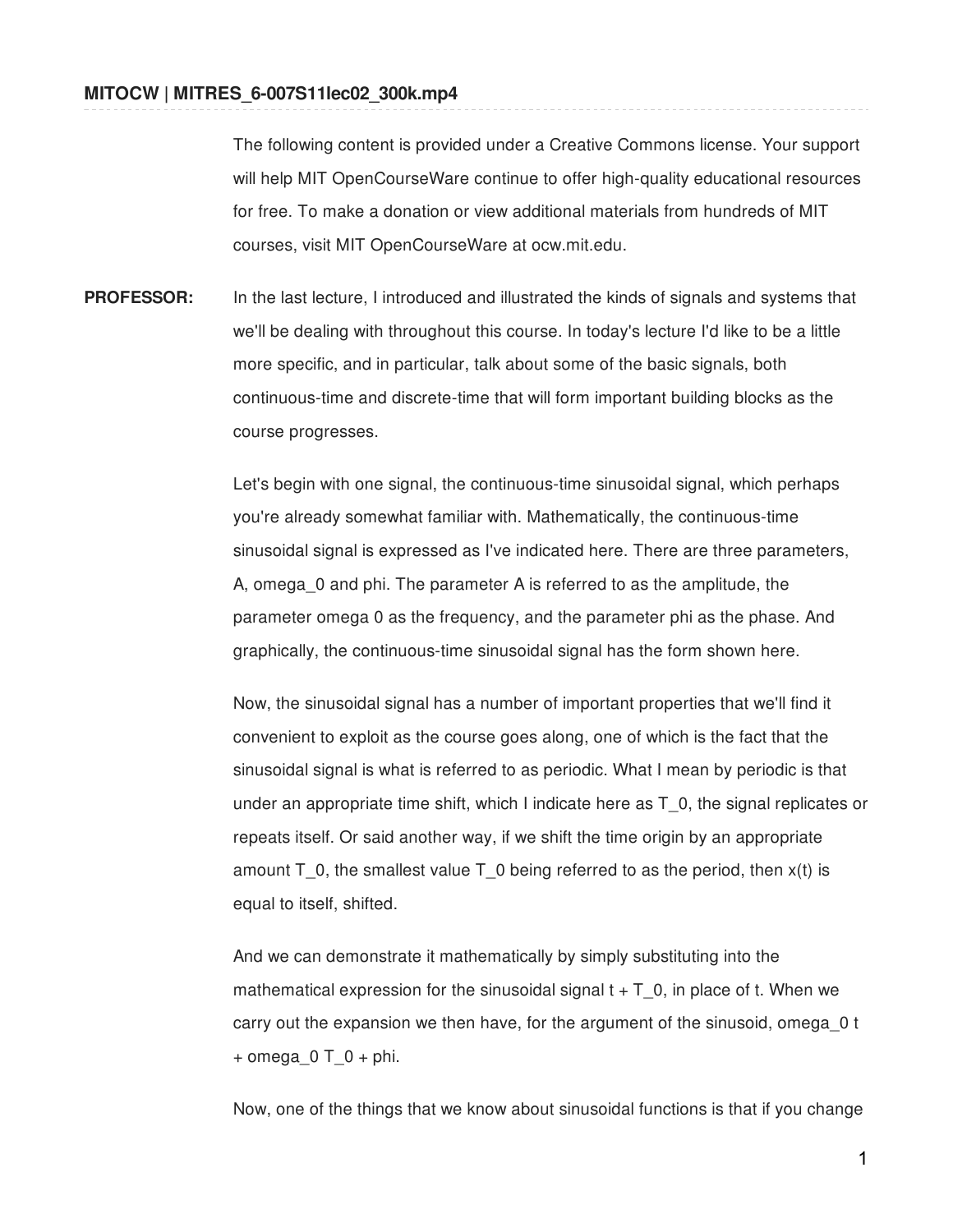the argument by any integer multiple of 2 pi, then the function has the same value. And so we can exploit that here, in particular with omega\_0 T\_0 and integer multiple of 2 pi. Then the right-hand side of this equation is equal to the left-hand side of the equation.

So with omega\_0 T\_0 equal to 2 pi times an integer, or T\_0 equal to 2 pi times an integer divided by omega\_0, the signal repeats. The period is defined as the smallest value of T\_0. And so the period is 2 pi divided by omega\_0.

And going back to our sinusoidal signal, we can see that-- and I've indicated here, then, the period as 2 pi / omega\_0. And that's the value under which the signal repeats.

Now in addition, a useful property of the sinusoidal signal is the fact that a time shift of a sinusoid is equivalent to a phase change. And we can demonstrate that again mathematically, in particular if we put the sinusoidal signal under a time shift-- I've indicated the time shift that I'm talking about by  $t$  0-- and expand this out, then we see that that is equivalent to a change in phase.

And an important thing to recognize about this statement is that not only is a time shift generating a phase change, but, in fact, if we inserted a phase change, there is always a value of t\_0 which would correspond to an equivalent time shift. Said another way, if we take omega\_0 t\_0 and think of that as our change in phase, for any change in phase, we can solve this equation for a time shift, or conversely for any value of time shift, that represents an appropriate phase.

So a time shift corresponds to a phase change, and a phase change, likewise, corresponds to time shift. And so for example, if we look at the general sinusoidal signal that we saw previously, in effect, changing the phase corresponds to moving this signal in time one way or the other. For example, if we look at the sinusoidal signal with a phase equal to 0 that corresponds to locating the time origin at this peak. And I've indicated that on the following graph.

So here we have illustrated a sinusoid with 0 phase, or a cosine with 0 phase,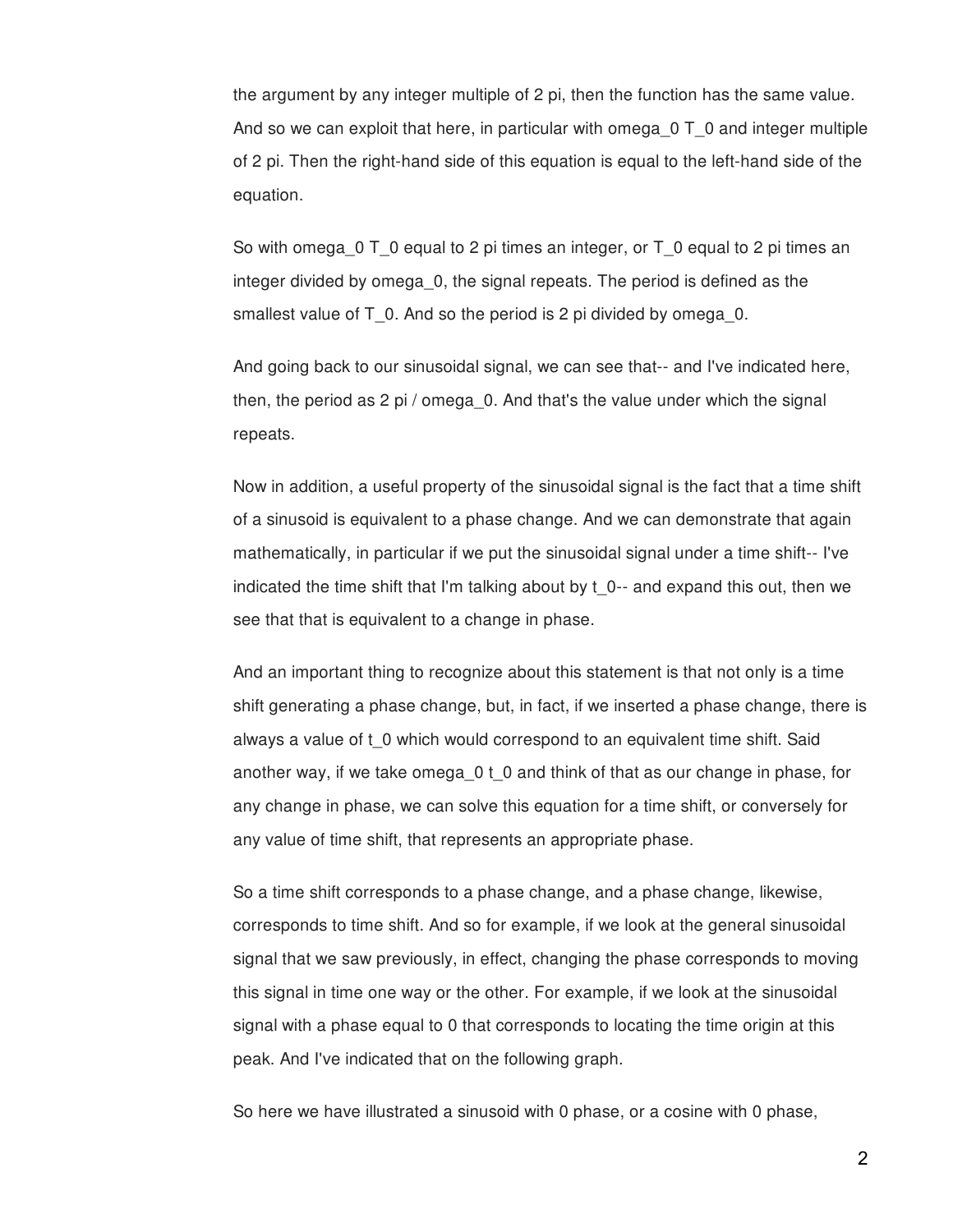corresponding to taking our general picture and shifting it. Shifting it appropriately as I've indicated here. This, of course, still has the property that it's a periodic function, since we simply displaced it in time.

And by looking at the graph, what we see is that it has another very important property, a property referred to as even. And that's a property that we'll find useful, in general, to refer to in relation to signals. A signal is said to be even if, when we reflect it about the origin, it looks exactly the same. So it's symmetric about the origin.

And looking at this sinusoid, that, in fact, has that property. And mathematically, the statement that it's even is equivalent to the statement that if we replace the time argument by its negative, the function itself doesn't change.

Now this corresponded to a phase shift of 0 in our original cosine expression. If instead, we had chosen a phase shift of, let's say, -pi/2, then instead of a cosinusoidal signal, what we would regenerate is a sinusoid with the appropriate phase. Or, said another way, if we take our original cosine and substitute in for the phase -pi/2, then of course we have this mathematical expression.

Using just straightforward trigonometric identities, we can express that alternately as sin(omega\_0\*t). The frequency and amplitude, of course, haven't changed. And that, you can convince yourself, also is equivalent to shifting the cosine by an amount in time that I've indicated here, namely a quarter of a period.

So illustrated below is the graph now, when we have a phase of -pi/2 in our cosine, which is a sinusoidal signal. Of course, it's still periodic. It's periodic with a period of 2 pi / omega\_0 again, because all that we've done by introducing a phase change is introduced the time shift.

Now, when we look at the sinusoid in comparison with the cosine, namely with this particular choice of phase, this has a different symmetry, and that symmetry is referred to odd. What odd symmetry means, graphically, is that when we flip the signal about the time origin, we also multiply it by a minus sign. So that's, in effect,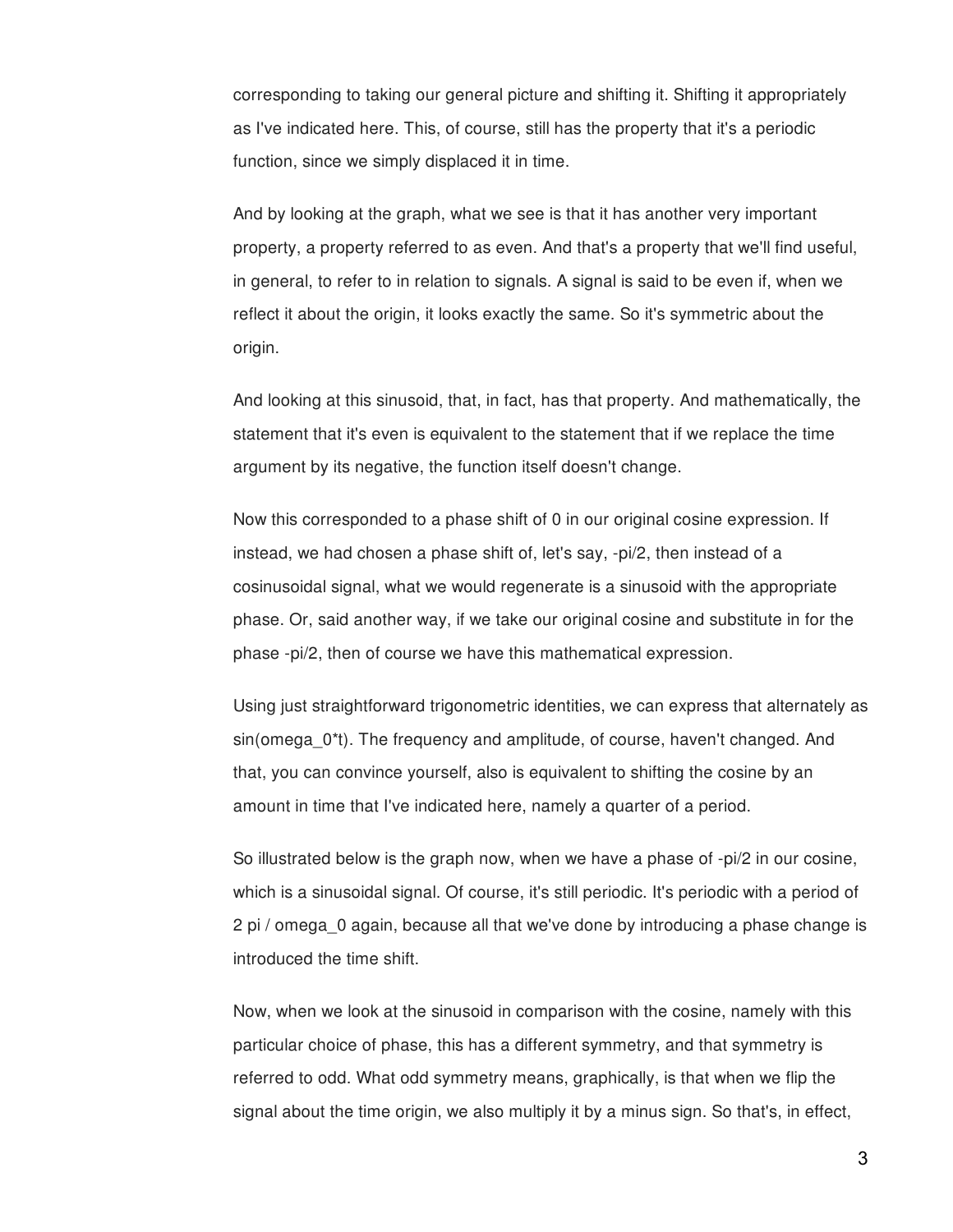anti-symmetric. It's not the mirror image, but it's the mirror image flipped over.

And we'll find many occasions, not only to refer to signals more general than sinusoidal signals, as even in some cases and odd in other cases. And in general, mathematically, an odd signal is one which satisfies the algebraic expression,  $x(t)$ . When you replace t by its negative, is equal to -x(-t). So replacing the argument by its negative corresponds to an algebraic sign reversal.

OK. So this is the class of continuous-time sinusoids. We'll have a little more to say about it later. But I'd now like to turn to discrete-time sinusoids. What we'll see is that discrete-time sinusoids are very much like continuous-time ones, but also with some very important differences. And we want to focus, not only on the similarities, but also on the differences.

Well, let's begin with the mathematical expression. A discrete-time sinusoidal signal, mathematically, is as I've indicated here, A cos(omega  $0$  n + phi). And just as in the continuous-time case, the parameter A is what we'll refer to as the amplitude, omega\_0 as the frequency, and phi as the phase.

And I've illustrated here several discrete-time sinusoidal signals. And they kind of look similar. In fact, if you track what you might think of as the envelope, it looks very much like what a continuous-time sinusoid might look like. But keep in mind that the independent variable, in this case, is an integer variable. And so the sequence only takes on values at integer values of the argument. And we'll see that has a very important implication, and we'll see that shortly.

Now, one of the issues that we addressed in the continuous-time case was periodicity. And I want to return to that shortly, because that is one of the areas where there is an important distinction. Let's first, though, examine the statement similar to the one that we examined for continuous time, namely the relationship between a time shift and a phase change.

Now, in continuous time, of course, we saw that a time shift corresponds to a phase change, and vice versa. Let's first look at the relationship between shifting time and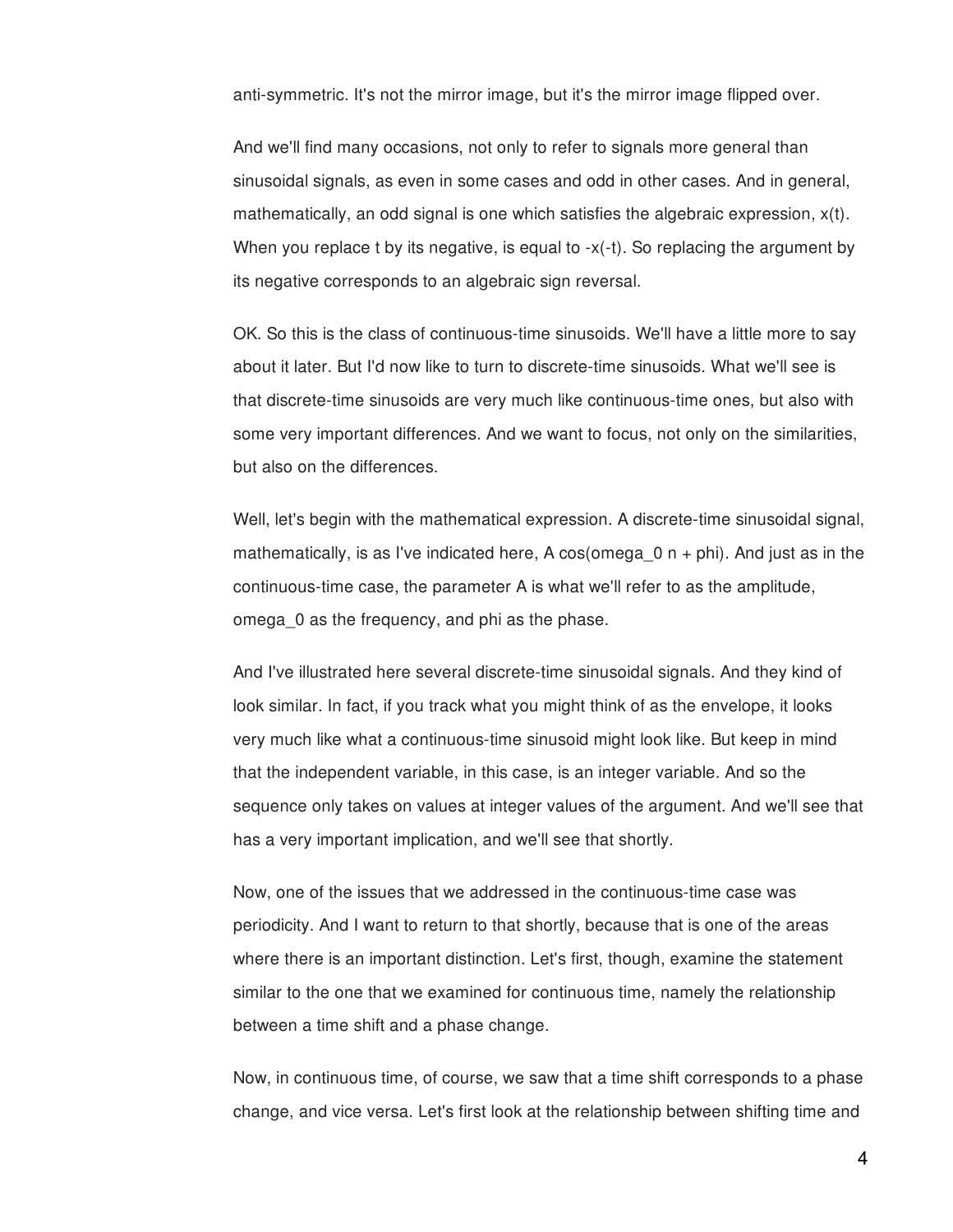generating a change in phase. In particular for discrete time, if I implement a time shift that generates a phase change-- and we can see that easily by simply inserting a time shift,  $n + n_0$ . And if we expand out this argument, we have omega $0$  n + omega\_0 n\_0.

And so I've done that on the right-hand side of the equation here. And the omega\_0 n\_0, then, simply corresponds to a change in phase. So clearly, a shift in time generates a change in phase.

And for example, if we take a particular sinusoidal signal, let's say we take the cosine signal at a particular frequency, and with a phase equal to 0, a sequence that we might generate is one that I've illustrated here. So what I'm illustrating here is the cosine signal with 0 phase. And it has a particular behavior to it, which will depend somewhat on the frequency.

If I now take this same sequence and shift it so that the time origin is shifted a quarter of a period away, then you can convince yourself-- and it's straightforward to work out-- that that time shift corresponds to a phase shift of pi/2. So in that case, with the cosine with a phase of -pi/2, that will correspond to the expression that I have here.

We could alternately write that, using again a trigonometric identity, as a sine function. And that, I've stated, is equivalent to a time shift. Namely, this shift of pi/2 is equal to a certain time shift, and the time shift for this particular example is a quarter of a period.

So here, we have the sinusoid. Previously we had the cosine. The cosine was exactly the same sequence, but with the origin located here. And in fact, that's exactly the way we drew this graph. Namely, we just simply took the same values and changed the time origin.

Now, looking at this sequence, which is the sinusoidal sequence, the phase of -pi/2, that has a certain symmetry. And in fact, what we see is that it has an odd symmetry, just as in the continuous-time case. Namely, if we take that sequence,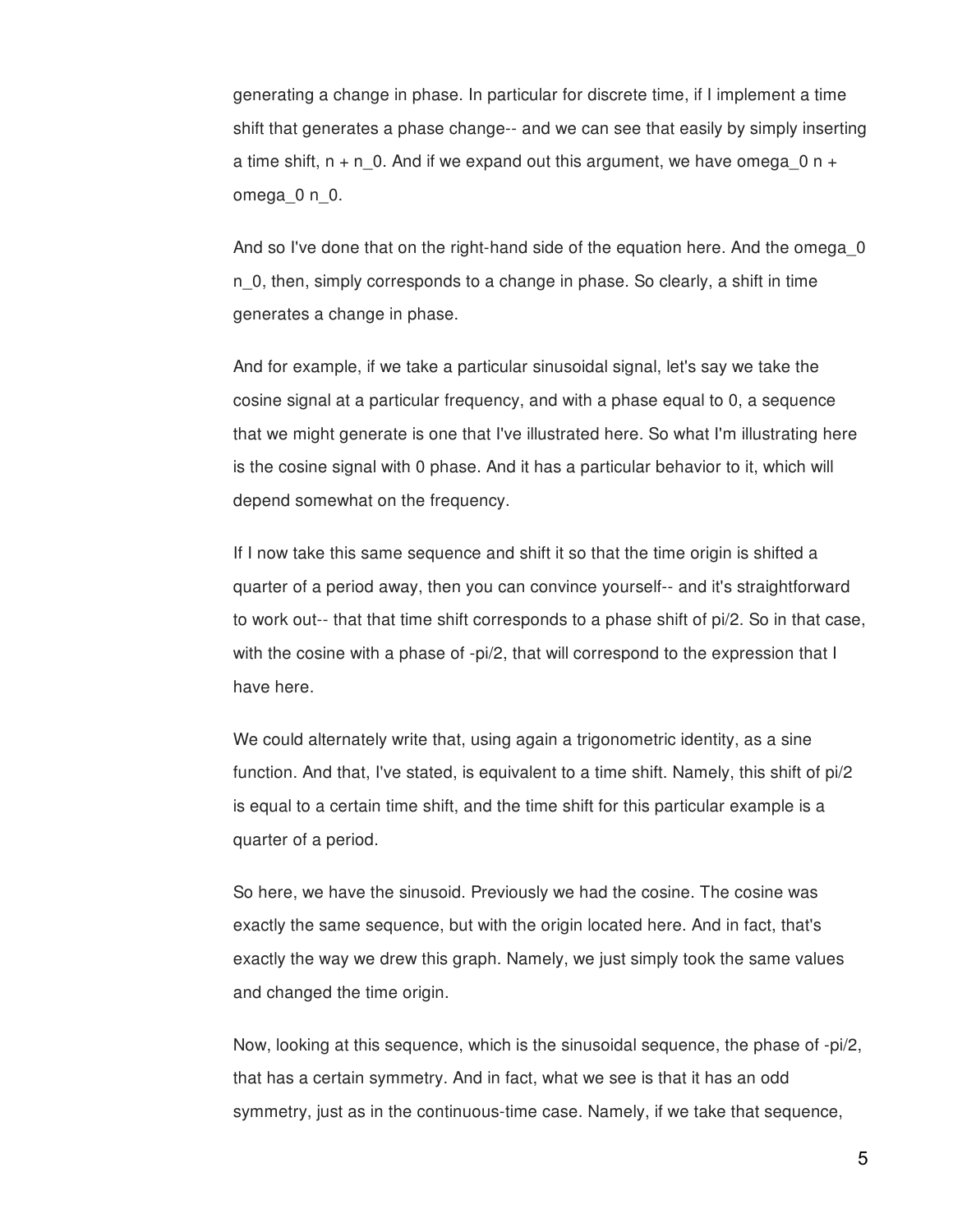flip it about the axis, and flip it over in sign, that we get the same sequence back again. Whereas with 0 phase corresponding to the cosine that I showed previously, that has an even symmetry. Namely, if I flip it about the time origin and don't do a sign reversal, then the sequence is maintained.

So here, we have an odd symmetry, expressed mathematically as I've indicated. Namely, replacing the independent variable by its negative attaches a negative sign to the whole sequence. Whereas in the previous case, what we have is 0 phase and an even symmetry. And that's expressed mathematically as  $x[n] = x[-n]$ .

Now, one of the things I've said so far about discrete-time sinusoids is that a time shift corresponds to a phase change. And we can then ask whether the reverse statement is also true, and we knew that the reverse statement was true in continuous time. Specifically, is it true that a phase change always corresponds to a time shift? Now, we know that that is true, namely, that this statement works both ways in continuous time. Does it in discrete time?

Well, the answer, somewhat interestingly or surprisingly until you sit down and think about it, is no. It is not necessarily true in discrete time that any phase change can be interpreted as a simple time shift of the sequence. And let me just indicate what the problem is.

If we look at the relationship between the left side and the right side of this equation, expanding this out as we did previously, we have that omega  $0 n +$  omega  $0 n_0$ must correspond to omega\_0 n + phi. And so omega\_0 n\_0 must correspond to the phase change. Now, what you can see pretty clearly is that depending on the relationship between phi and omega\_0, n\_0 may or may not come out to be an integer.

Now, in continuous time, the amount of time shift did not have to be an integer amount. In discrete time, when we talk about a time shift, the amount of time shift- obviously, because of the nature of discrete time signals-- must be an integer. So the phase changes related to time shifts must satisfy this particular relationship. Namely, that omega\_0 n\_0, where n\_0 is an integer, is equal to the change in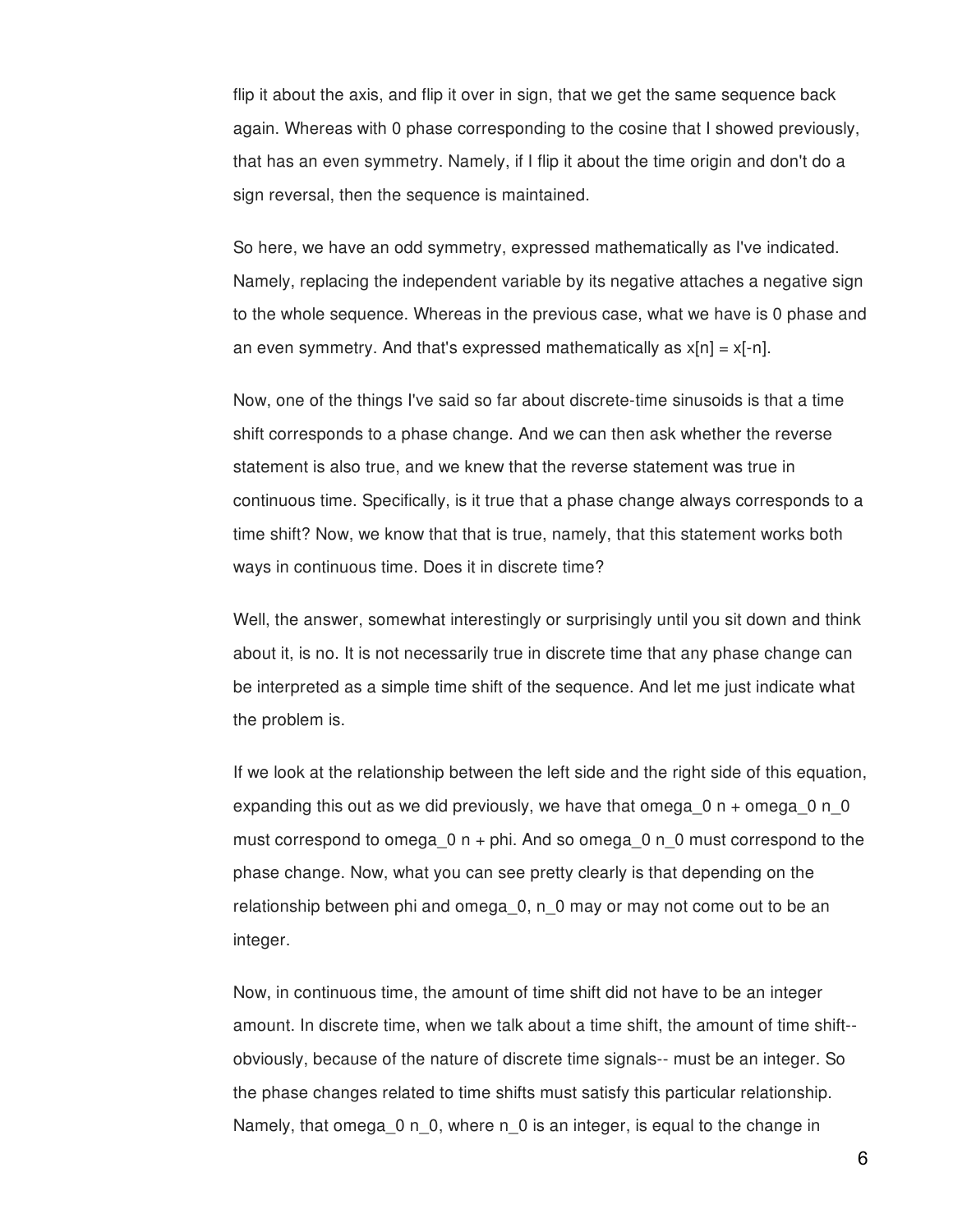phase.

OK. Now, that's one distinction between continuous time and discrete time. Let's now focus on another one, namely the issue of periodicity. And what we'll see is that again, whereas in continuous time, all continuous-time sinusoids are periodic, in the discrete-time case that is not necessarily true.

To explore that a little more carefully, let's look at the expression, again, for a general sinusoidal signal with an arbitrary amplitude, frequency, and phase. And for this to be periodic, what we require is that there be some value, N, under which, when we shift the sequence by that amount, we get the same sequence back again. And the smallest-value N is what we've defined as the period.

Now, when we try that on a sinusoid, we of course substitute in for  $n, n + N$ . And when we expand out the argument here, we'll get the argument that I have on the right-hand side. And in order for this to repeat, in other words, in order for us to discard this term, omega\_0 N, where N is the period, must be an integer multiple of 2 pi. And in that case, it's periodic as long as omega\_0 N, N being the period, is 2 pi times an integer. Just simply dividing this out, we have N, the period, is 2 pi m / omega\_0.

Well, you could say, OK what's the big deal? Whatever N happens to come out to be when we do that little bit of algebra, that's the period. But in fact, N, or 2 pi m / omega\_0, may not ever come out to be an integer. Or it may not come out to be the one that you thought it might.

For example, let's look at some particular sinusoidal signals. Let's see. We have the first one here, which is a sinusoid, as I've shown. And it has a frequency, what I've referred to as the frequency, omega  $0 = 2$  pi / 12. And what we'd like to look at is 2 pi / omega\_0, then find an integer to multiply that by in order to get another integer.

Let's just try that here. If we look at 2 pi / omega  $0, 2$  pi / omega  $0,$  for this case, is equal to 12. Well, that's fine. 12 is an integer. So what that says is that this sinusoidal signal is periodic. And in fact, it's periodic with a period of 12.

7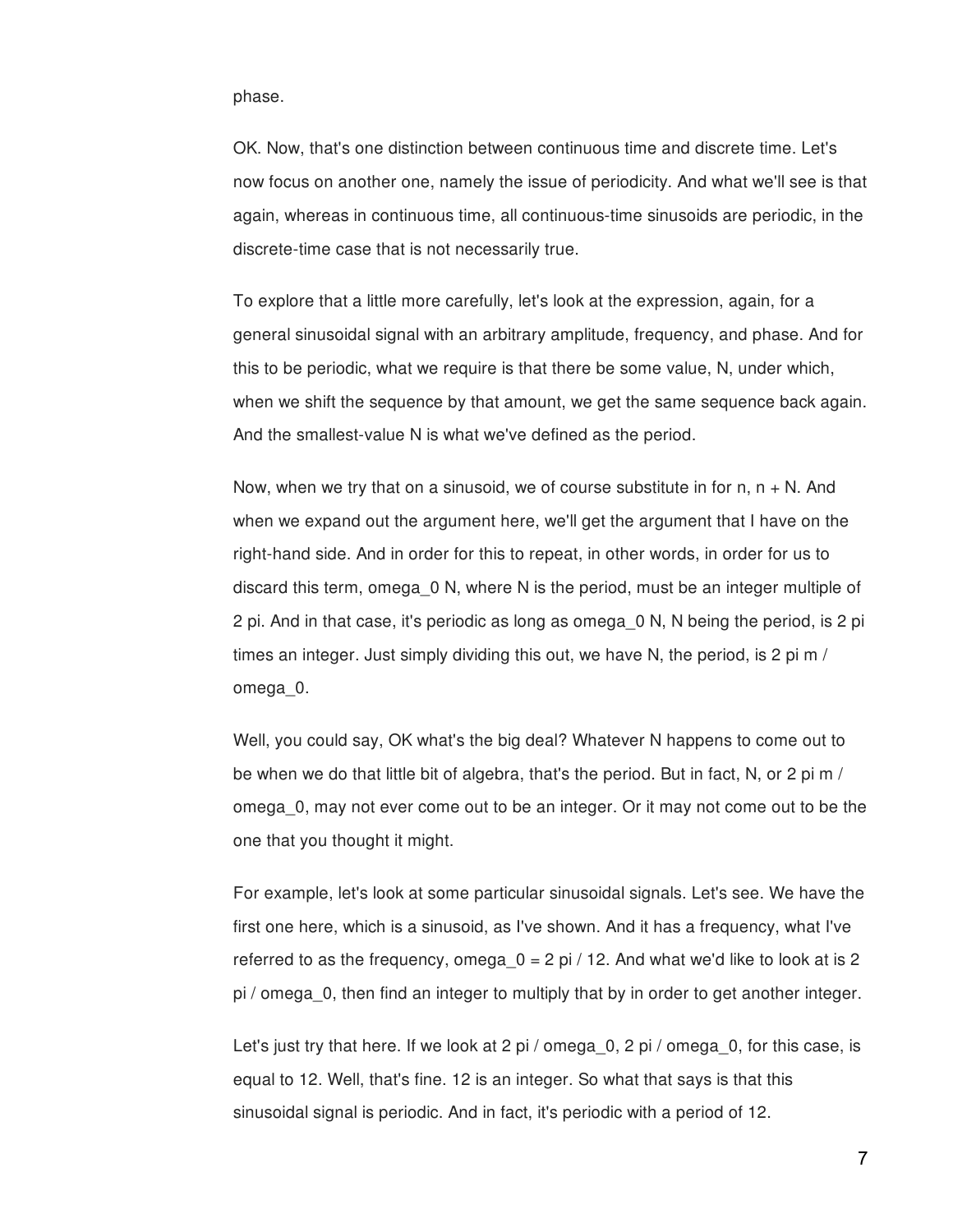Let's look at the next one. The next one, we would have 2 pi / omega\_0 again. And that's equal to 31/4. So what that says is that the period is 31/4. But wait a minute. 31/4 isn't an integer. We have to multiply that by an integer to get another integer. Well, we'd multiply that by 4, so (2 pi / omega 0) times 4 is 31, 31 is an integer. And so what that says is this is periodic, not with a period of 2 pi / omega\_0, but with a period of (2 pi / omega\_0) times 4, namely with a period of 31.

Finally, let's take the example where omega\_0 is equal to 1/6, as I've shown here. That actually looks, if you track it with your eye, like it's periodic. 2 pi / omega\_0, in that case, is equal to 12 pi. Well, what integer can I multiply 12 pi by and get another integer? The answer is none, because pi is an irrational number.

So in fact, what that says is that if you look at this sinusoidal signal, it's not periodic at all, even though you might fool yourself into thinking it is simply because the envelope looks periodic. Namely, the continuous-time equivalent of this is periodic, the discrete-time sequence is not.

OK. Well, we've seen, then, some important distinctions between continuous-time sinusoidal signals and discrete-time sinusoidal signals. The first one is the fact that in the continuous-time case, a time shift and phase change are always equivalent. Whereas in the discrete-time case, in effect, it works one way but not the other way.

We've also seen that for a continuous-time signal, the continuous-time signal is always periodic, whereas the discrete-time signal is not necessarily. In particular, for the continuous-time case, if we have a general expression for the sinusoidal signal that I've indicated here, that's periodic for any choice of omega\_0. Whereas in the discrete-time case, it's periodic only if 2 pi / omega\_0 can be multiplied by an integer to get another integer.

Now, another important and, as it turns out, useful distinction between the continuous-time and discrete-time case is the fact that in the discrete-time case, as we vary what I've called the frequency omega\_0, we only see distinct signals as omega\_0 varies over a 2 pi interval. And if we let omega\_0 vary outside the range of, let's say, -pi to pi, or 0 to 2 pi, we'll see the same sequences all over again, even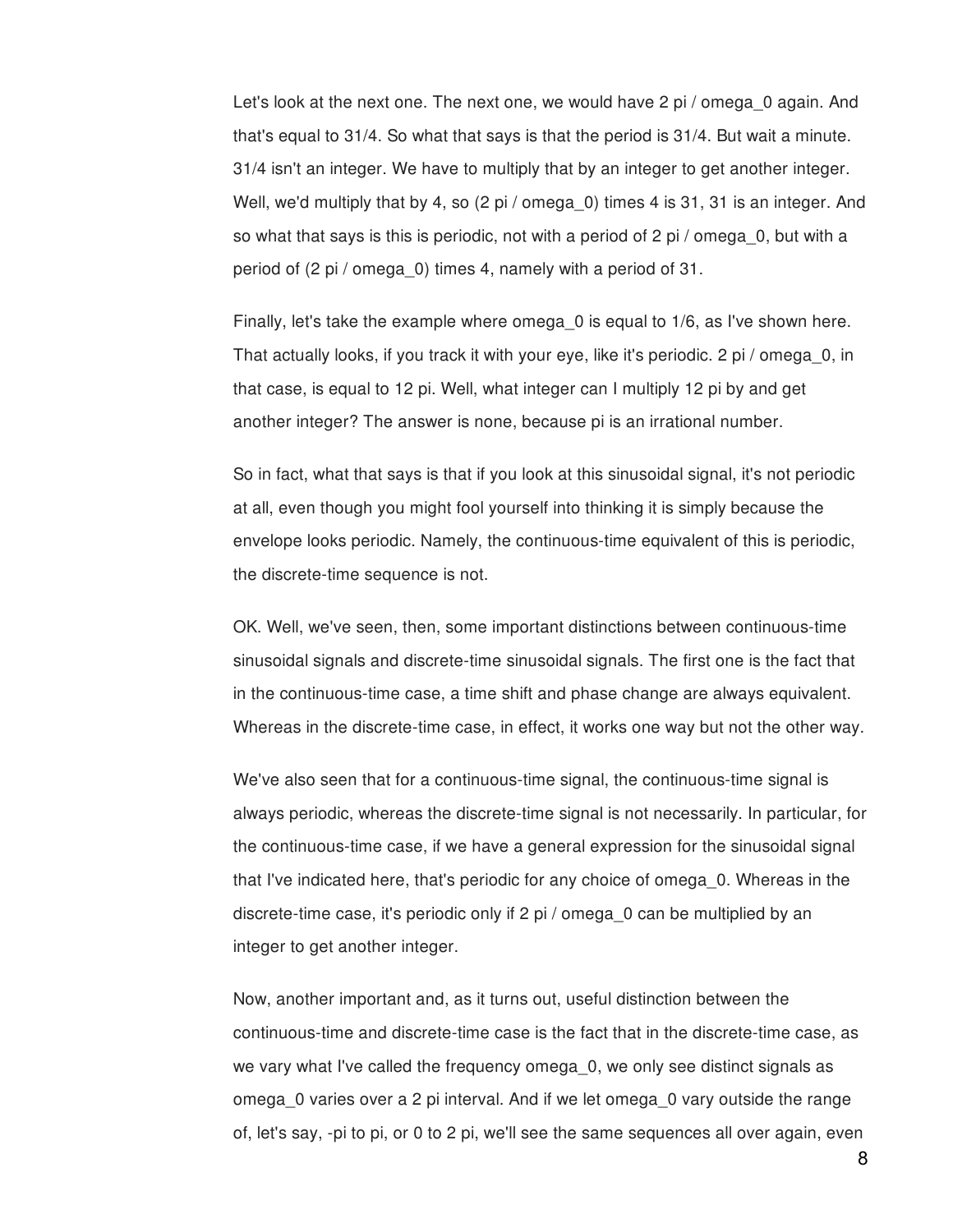though at first glance, the mathematical expression might look different.

So in the discrete-time case, this class of signals is identical for values of omega\_0 separated by 2 pi, whereas in the continuous-time case, that is not true. In particular, if I consider these sinusoidal continuous-time signals, as I vary omega\_0, what will happen is that I will always see different sinusoidal signals. Namely, these won't be equal.

And in effect, we can justify that statement algebraically. And I won't take the time to do it carefully. But let's look, first of all, at the discrete-time case. And the statement that I'm making is that if I have two discrete-time sinusoidal signals at two different frequencies, and if these frequencies are separated by an integer multiple of 2 pi- namely if omega 2 is equal to omega  $1 + 2$  pi times an integer m-- when I substitute this into this expression, because of the fact that n is also an integer, I'll have m<sup>\*</sup> n as an integer multiple of 2 pi. And that term, of course, will disappear because of the periodicity of the sinusoid, and these two sequences will be equal.

On the other hand in the continuous-time case, since t is not restricted to be an integer variable, for different values of omega\_1 and omega\_2, these sinusoidal signals will always be different.

OK. Now, many of the issues that I've raised so far, in relation to sinusoidal signals, are elaborated on in more detail in the text. And of course, you'll have an opportunity to exercise some of this as you work through the video course manual. Let me stress that sinusoidal signals will play an extremely important role for us as building blocks for general signals and descriptions of systems, and leads to the whole concept Fourier analysis, which is very heavily exploited throughout the course.

What I'd now like to turn to is another class of important building blocks. And in fact, we'll see that under certain conditions, these relate strongly to sinusoidal signals, namely the class of real and complex exponentials.

Let me begin, first of all, with the real exponential, and in particular, in the

9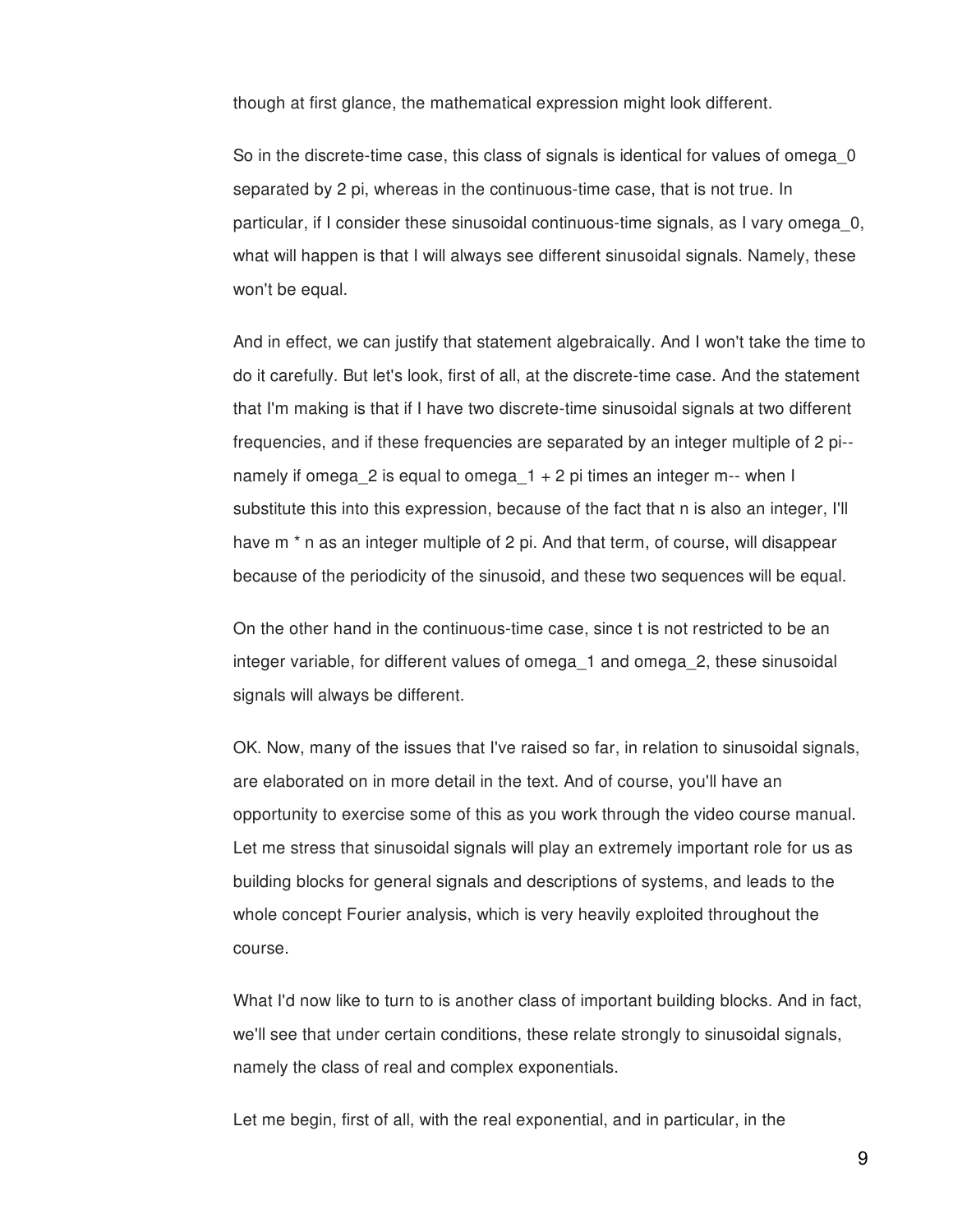continuous-time case. A real continuous-time exponential is mathematically expressed, as I indicate here,  $x(t) = C e^{\Lambda}$  (a t), where for the real exponential, C and a are real numbers. And that's what we mean by the real exponential. Shortly, we'll also consider complex exponentials, where these numbers can then become complex.

So this is an exponential function. And for example, if the parameter a is positive, that means that we have a growing exponential function. If the parameter a is negative, then that means that we have a decaying exponential function.

Now, somewhat as an aside, it's kind of interesting to note that for exponentials, a time shift corresponds to a scale change, which is somewhat different than what happens with sinusoids. In the sinusoidal case, we saw that a time shift corresponded to a phase change. With the real exponential, a time shift, as it turns out, corresponds to simply changing the scale.

There's nothing particularly crucial or exciting about that. And in fact, perhaps stressing it is a little misleading. For general functions, of course, about all that you can say about what happens when you implement a time shift is that it implements a time shift.

OK. So here's the real exponential. Just C e  $\land$  (a t). Let's look at the real exponential, now, in the discrete-time case. And in the discrete-time case, we have several alternate ways of expressing it. We can express the real exponential in the form C e ^ (beta n), or as we'll find more convenient, in part for a reason at I'll indicate shortly, we can rewrite this as C alpha  $\land$  n, where of course, alpha = e  $\land$ beta. More typically in the discrete-time case, we'll express the exponential as C alpha ^ n.

So for example, this becomes, essentially, a geometric series or progression as n continues for certain values of alpha. Here for example, we have for alpha greater than 0, first of all on the top, the case where the magnitude of alpha is greater than 1, so that the sequence is exponentially or geometrically growing. On the bottom, again with alpha positive, but now with its magnitude less than 1, we have a

10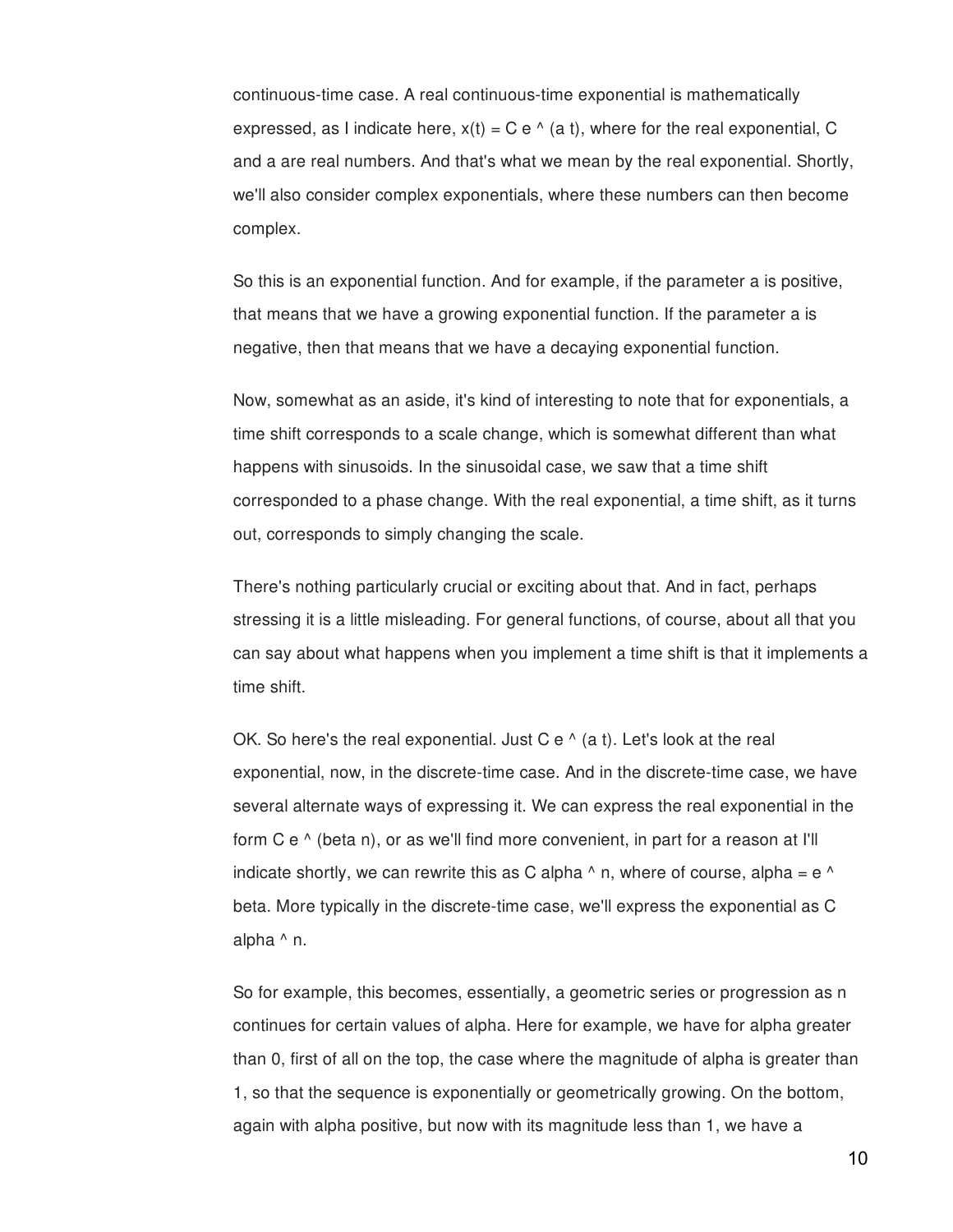geometric progression that is exponentially or geometrically decaying.

OK. So this, in both of these cases, is with alpha greater than 0. Now the function that we're talking about is alpha ^ n. And of course, what you can see is that if alpha is negative instead of positive, then when n is even, that minus sign is going to disappear. When n is odd, there will be a minus sign. And so for alpha negative, the sequence is going to alternate positive and negative values.

So for example, here we have alpha negative, with its magnitude less than 1. And you can see that, again, its envelope decays geometrically, and the values alternate in sign. And here we have the magnitude of alpha greater than 1, with alpha negative. Again, they alternate in sign, and of course it's growing geometrically.

Now, if you think about alpha positive and go back to the expression that I have at the top, namely C alpha ^ n. With alpha positive, you can see a straightforward relationship between alpha and beta. Namely, beta is the natural logarithm of alpha.

Something to think about is what happens if alpha is negative? Which is, of course, a very important and useful class of real discrete-time exponentials also. Well, it turns out that with alpha negative, if you try to express it as  $C e^{\Lambda}$  (beta n), then beta comes out to be an imaginary number. And that is one, but not the only reason why, in the discrete-time case, it's often most convenient to phrase real exponentials in the form alpha  $\wedge$  n, rather than e  $\wedge$  (beta n). In other words, to express them in this form rather than in this form.

Those are real exponentials, continuous-time and discrete-time. Now let's look at the continuous-time complex exponential. And what I mean by a complex exponential, again, is an exponential of the form  $C e^A$  (a t). But in this case, we allow the parameters C and a to be complex numbers.

And let's just track this through algebraically. If C and *a* are complex numbers, let's write C in polar form, so it has a magnitude and an angle. Let's write *a* in rectangular form, so it has a real part and an imaginary part. And when we substitute these two in here, combine some things together-- well actually, I haven't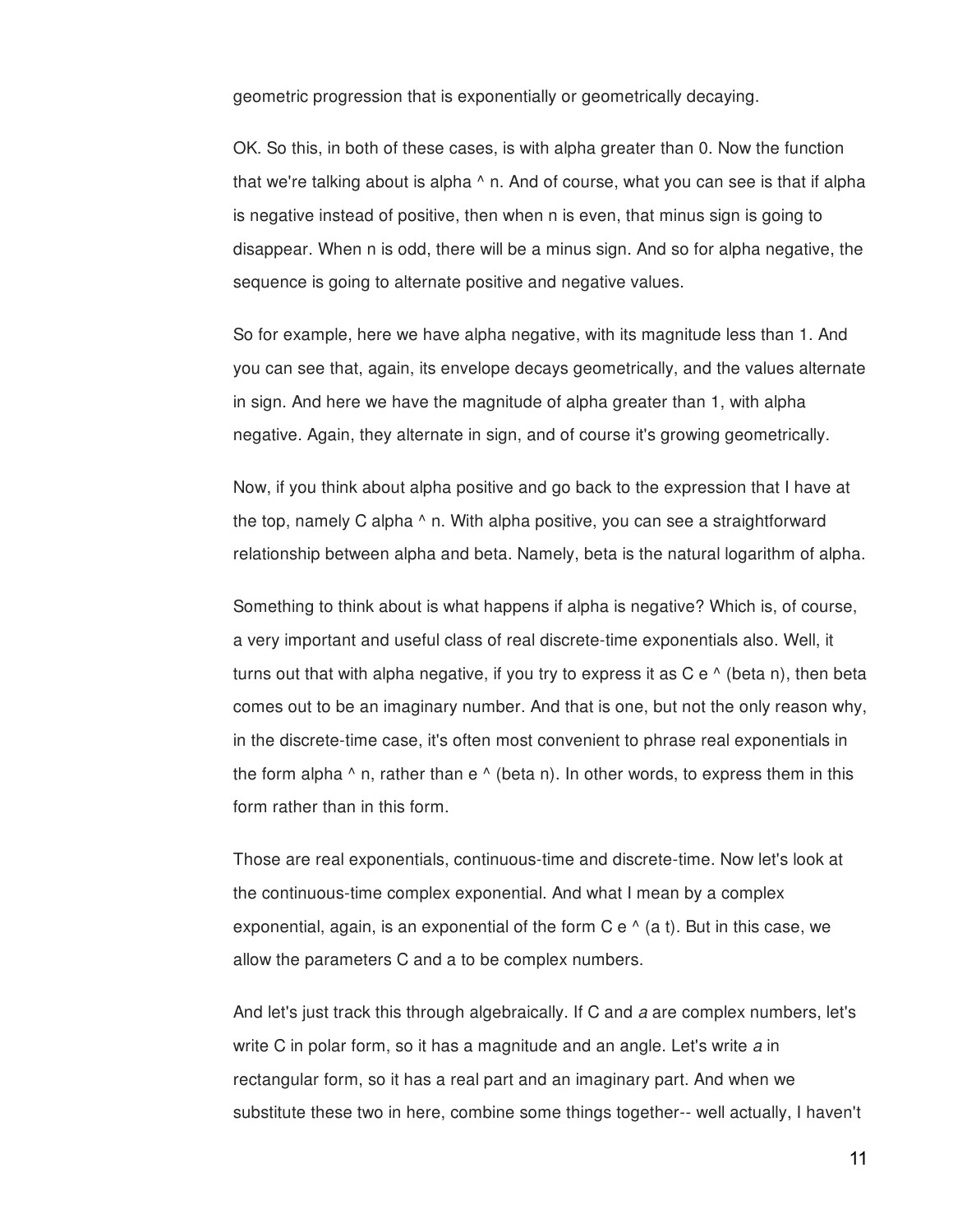combined yet. I have this for the amplitude factor, and this for the exponential factor. I can now pull out of this the term corresponding to  $e^A$  (r t), and combine the imaginary parts together. And I come down to the expression that I have here.

So following this further, an exponential of this form,  $e \wedge (i \text{ omega})$  or  $e \wedge (i \text{ phi})$ , using Euler's relation, can be expressed as the sum of a cosine plus j times a sine. And so that corresponds to this factor. And then there is this time-varying amplitude factor on top of it.

Finally putting those together, we end up with the expression that I show on the bottom. And what this corresponds to are two sinusoidal signals, 90 degrees out of phase, as indicated by the fact that there's a cosine and a sine. So there's a real part and an imaginary part, with sinusoidal components 90 degrees out of phase, and a time-varying amplitude factor, which is a real exponential. So it's a sinusoid multiplied by a real exponential in both the real part and the imaginary part.

And let's just see what one of those terms might look like. What I've indicated at the top is a sinusoidal signal with a time-varying exponential envelope, or an envelope which is a real exponential, and in particular which is growing, namely with r greater than 0. And on the bottom, I've indicated the same thing with r less than 0.

And this kind of sinusoidal signal, by the way, is typically referred to as a damped sinusoid. So with r negative, what we have in the real and imaginary parts are damped sinusoids. And the sinusoidal components of that are 90 degrees out of phase, in the real part and in the imaginary part.

OK. Now, in the discrete-time case, we have more or less the same kind of outcome. In particular we'll make reference to our complex exponentials in the discrete-time case. The expression for the complex exponential looks very much like the expression for the real exponential, except that now we have complex factors. So C and alpha are complex numbers.

And again, if we track through the algebra, and get to a point where we have a real exponential multiplied by a factor which is a purely imaginary exponential, apply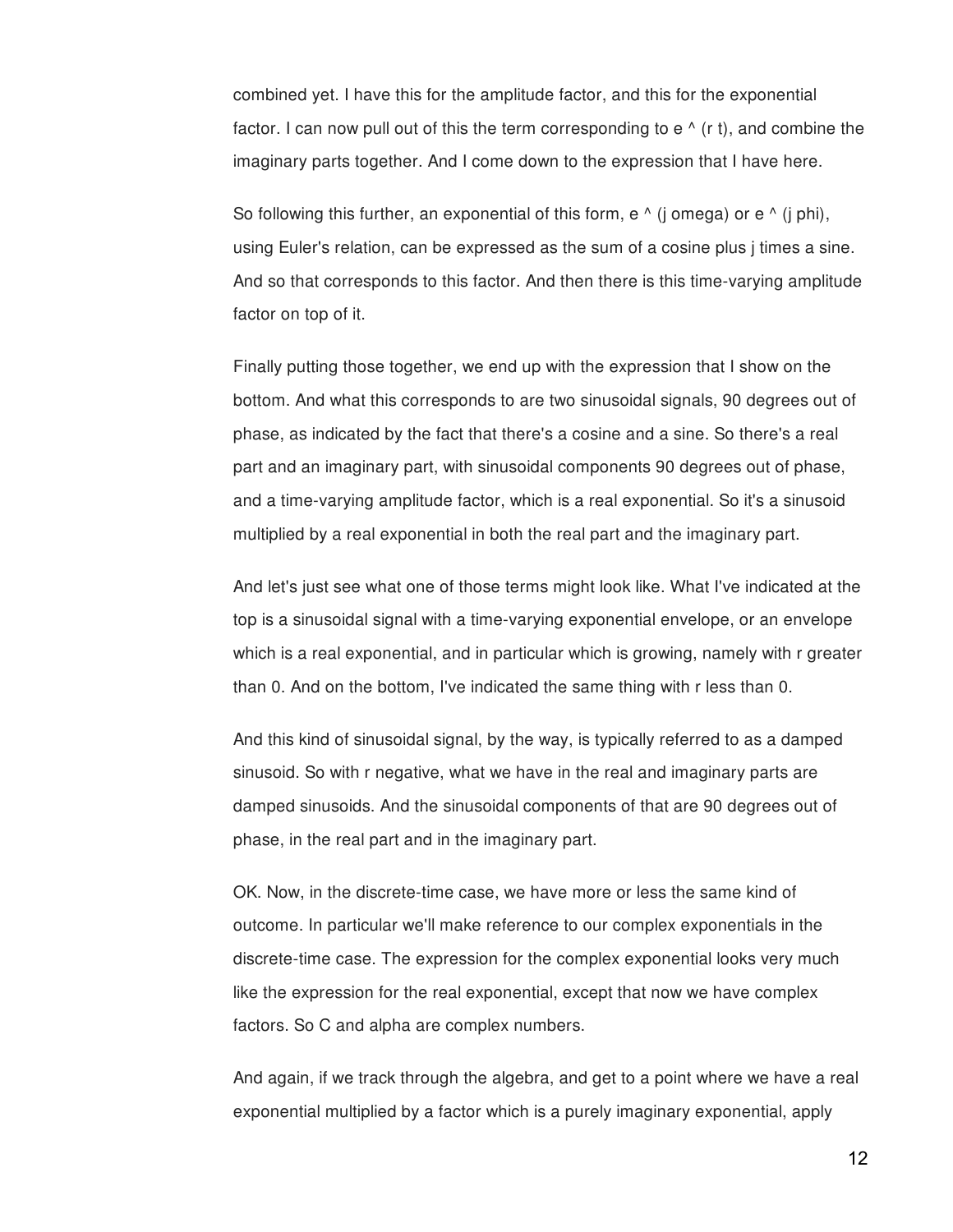Euler's relationship to this, we then finally come down to a sequence, which has a real exponential amplitude multiplying one sinusoid in the real part. And in the imaginary part, exactly the same kind of exponential multiplying a sinusoid that's 90 degrees out of phase from that.

And so if we look at what one of these factors might look like, it's what we would expect given the analogy with the continuous-time case. Namely, it's a sinusoidal sequence with a real exponential envelope. In the case where alpha is positive, then it's a growing envelope. In the case where alpha is negative-- I'm sorry-- where the magnitude of alpha is greater than 1, it's a growing exponential envelope. Where the magnitude of alpha is less than 1, it's a decaying exponential envelope.

And so I've illustrated that here. Here we have the magnitude of alpha greater than 1. And here we have the magnitude of alpha less than 1. In both cases, sinusoidal sequences underneath the envelope, and then an envelope that is dictated by what the magnitude of alpha is.

OK. Now, in the discrete-time case, then, we have results similar to the continuoustime case. Namely, components in a real and imaginary part that have a real exponential factor times a sinusoid. Of course, if the magnitude of alpha is equal to 1, then this factor disappears, or is equal to 1. And this factor is equal to 1. And so we have sinusoids in both the real and imaginary parts.

Now, one can ask whether, in general, the complex exponential with the magnitude of alpha equal to 1 is periodic or not periodic. And the clue to that can be inferred by examining this expression. In particular, in the discrete-time case with the magnitude of alpha equal to 1, we have pure sinusoids in the real part and the imaginary part. And in fact, in a continuous-time case with r equal to 0, we have sinusoids in the real part and the imaginary part.

In a continuous-time case when we have a pure complex exponential, so that the terms aren't exponentially growing or decaying, those exponentials are always periodic. Because, of course, the real and imaginary sinusoidal components are periodic. In the discrete-time case, we know that the sinusoids may or may not be